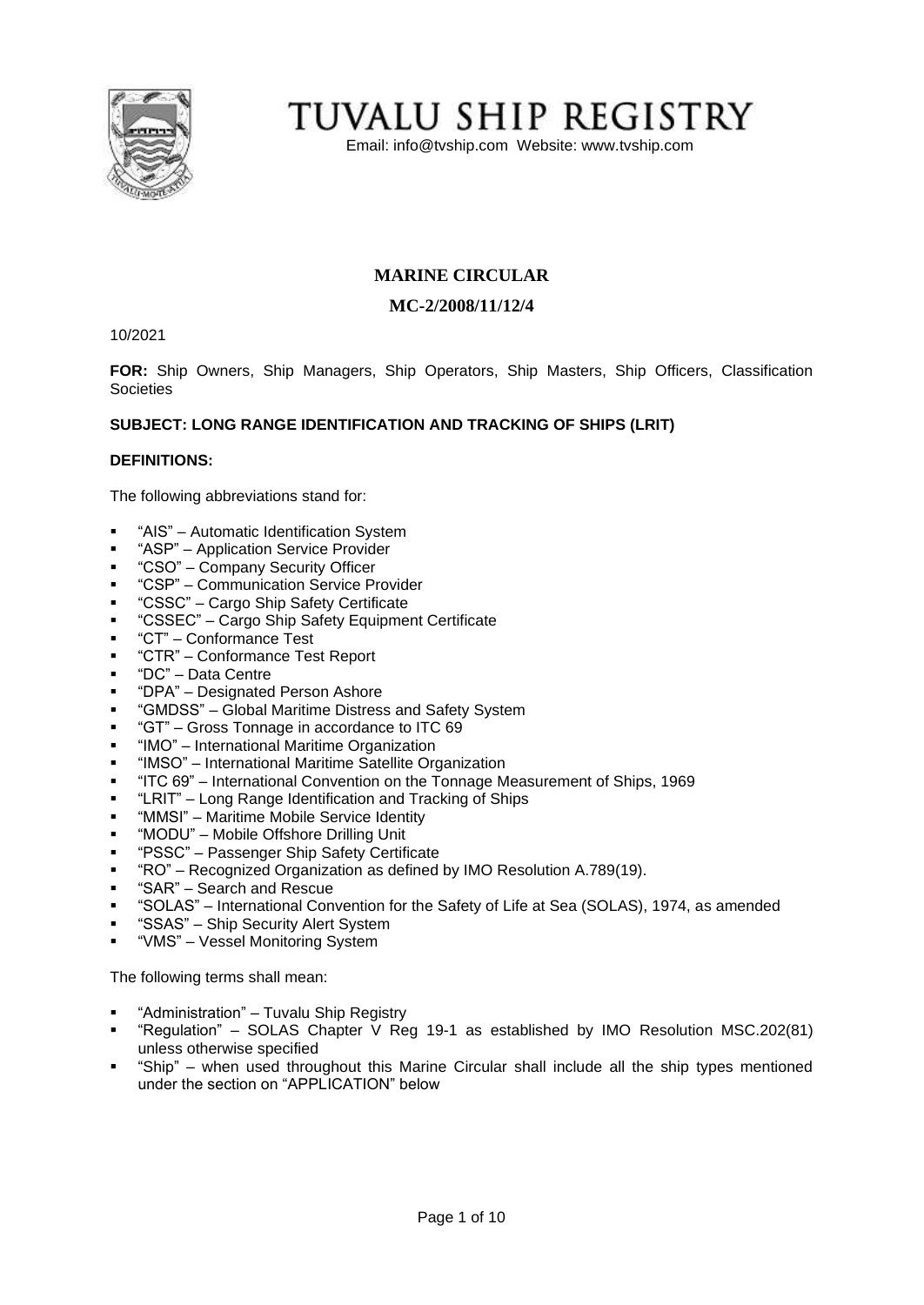#### **PURPOSE:**

This Marine Circular provides the LRIT requirements for Tuvalu flagged ships.

#### **REFERENCES:**

- (a) IMO Resolution MSC.263(84) Revised Performance Standards and Functional Requirements for the Long-Range Identification and Tracking of Ships, dated 16 May 2008, as amended by IMO Resolutions MSC.330(90), adopted 25 May 2012, and MSC.400(95), adopted 08 June 2015
- (b) IMO Resolution A.694(17) General Requirements for Shipborne Radio Equipment forming part of the Global Maritime Distress and Safety System (GMDSS) and for Electronic Navigational Aids, adopted 06 November 1991
- (c) IMO Resolution A.813(19) General requirements for electromagnetic compatibility of all electrical and electronic ship's equipment, adopted 23 November 1995
- (d) IMO Circular MSC.1/Circ.1290, as amended Unified Interpretation of the Term "First Survey". Dated 16 December 2008
- (e) IMO Circular MSC.1/Circ.1295 Guidance in Relation to Certain Types of Ships which are Required to Transmit LRIT Information on Exemptions and Equivalents and on Certain Operational Matters, dated 8 December 2008
- (f) IMO Circular MSC.1/Circ.1298 Guidance on the Implementation of the LRIT System, dated 8 December 2008
- (g) IMO Circular MSC.1/Circ.1307 Guidance on the Survey and Certification of Compliance of Ships with the Requirement to Transmit LRIT Information, date 09 June 2009
- (h) IMO Circular GMDSS.1/Circ.17 Master Plan of Shore-Based Facilities for the Global Maritime Distress and Safety System (GMDSS Master Plan), dated 04 March 2015

#### **APPLICATION:**

SOLAS V/19-1 establishes the requirements for ship to transmit LRIT information as well as the rights and obligations of Contracting Governments and of SAR services to receive that LRIT information.

SOLAS V/19-1 applies to the following ships engaged on international voyages:

- (a) All passenger ships, including high-speed passenger craft, of any GT;
- (b) Cargo ships, including high-speed craft, of 300 GT and upwards;
- (c) Self-propelled MODUs not on location; and
- (d) Commercial yachts of 300 GT and upwards.
- Note: A rigidly connected composite unit of a pushing vessel and associated pushed vessel, when designed as a dedicated and integrated tug and barge (ITB) combination, shall be regarded as a single ship for the purpose of this Regulation.

## **CONTENTS:**

#### **1. General Requirements**

Ships constructed (as defined in SOLAS V/2) on or after 31 December 2008 shall comply with LRIT when the ship is put into service.

## **2. Sea Areas of Operation**

- 2.1. Refer to the GMDSS Master Plan Annexes 2, 3 and 4 for detailed descriptions of sea areas.
- 2.2. Ships operating exclusively in sea area A1 and fitted with an AIS do not need to comply with SOLAS V/19-1.
- 2.3. Ships operating in near-coastal sea area A2 not fitted with Inmarsat-C GMDSS are required to fit a LRIT compliant terminal.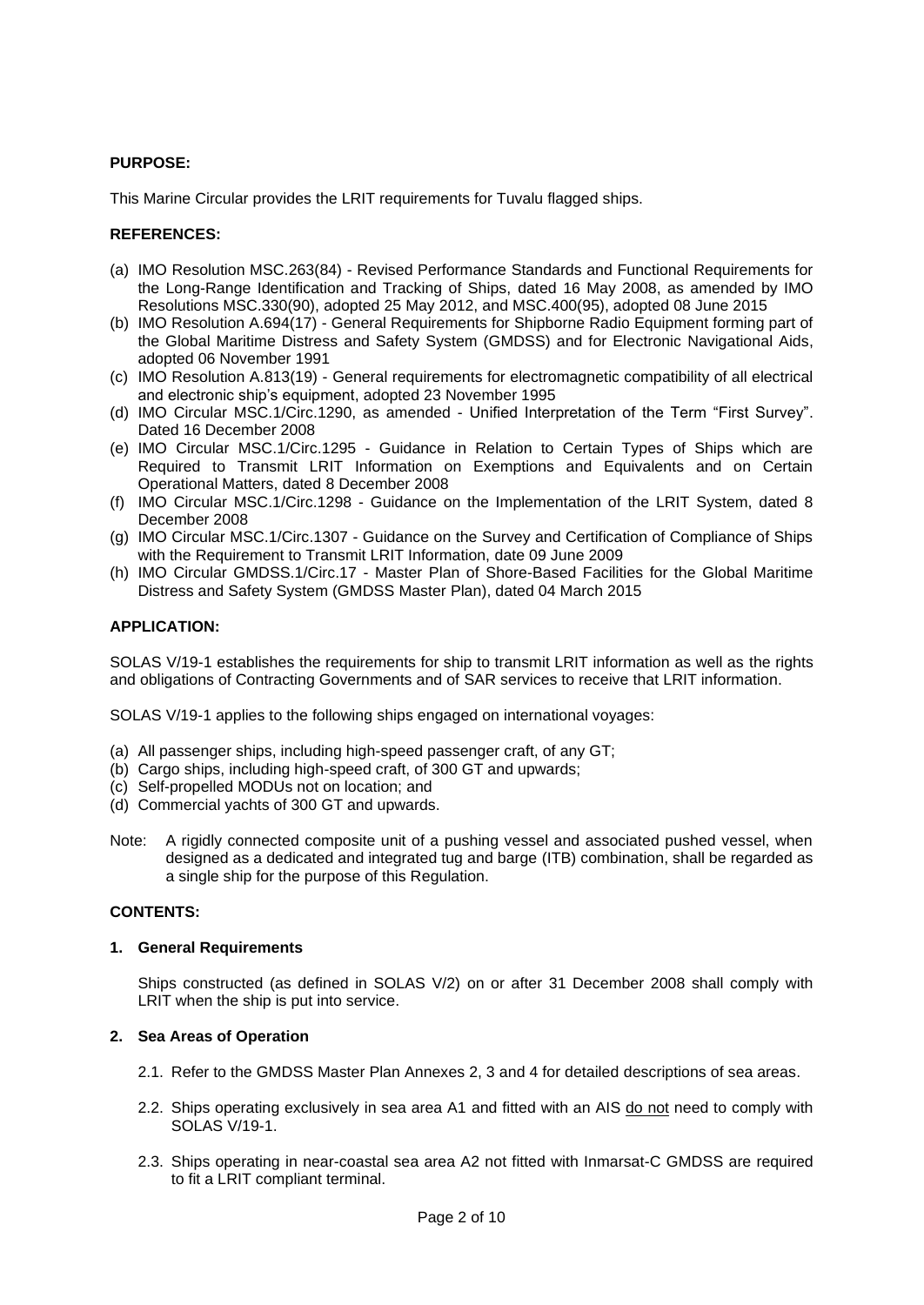- 2.4. Ships operating in sea area A3 require compliant shipborne equipment to serve as a LRIT terminal.
- 2.5. Ships operating in polar sea area A4 above 76 degrees North and South latitudes require a non-Inmarsat terminal that operates in conjunction with a low-earth orbit CSP system approved by the Administration in conjunction with its appointed ASP. An example of an acceptable system is the Iridium system.

#### **3. Authorized LRIT Conformance Test ASPs**

- 3.1. The following companies have been appointed by the Administration as testing ASPs in accordance to MSC.1/Circ.1307 to issue LRIT CTRs on behalf of the Administration:
	- 3.1.1. Collecte Localisation Satellites (CLS) Email: *Irit.testing@cls.fr*;
	- 3.1.2. Fulcrum Maritime Systems Limited Email: [asptesting@fulcrum-maritime.com;](mailto:asptesting@fulcrum-maritime.com) and
	- 3.1.3. MCS (FE) Pte Ltd (MCS) Email: [lrit@maritimecomms.com](mailto:lrit@maritimecomms.com)**;**
	- 3.1.4. Pole Star Space Applications Limited Email: [lrittesting@polestarglobal.com](mailto:lrittesting@polestarglobal.com)
- 3.2. Shipowners and operators are advised to contact any of the ASPs to discuss LRIT terminal requirements to ensure shipborne terminals are LRIT compliant, e.g. in the event that the conformance testing has determined that the nominated terminal is non-compliant, the testing ASPs may be prepared to provide a quotation for a compliant terminal and, if required, to make arrangements for the necessary delivery, installation and activation via their global network of agents.

#### **4. LRIT Conformance Testing**

- 4.1. LRIT conformance testing of shipborne terminals is mandatory as of 31 December 2008 in accordance with MSC.1/Circ.1307.
- 4.2. For ships constructed before 31 December 2008, the shipborne terminal LRIT CT shall be:
	- 4.2.1. conducted as soon as possible, but no less than 3 months prior to the date on which a ship would need to demonstrate compliance with the requirements of SOLAS V/19-1; and
	- 4.2.2. satisfactorily completed prior to the **Record of Equipment** being endorsed to document compliance with the requirements relating to the LRIT system.
- 4.3. For ships constructed on or after 31 December 2008, the shipborne LRIT CT shall be:
	- 4.3.1. conducted after the completion of the initial survey of the radio installation in accordance with the provisions of SOLAS I/7(a)(i) or I/9(a)(i), provided such survey has indicated that, as far as the radio installation is concerned, the ship meets the related requirements for the issuance of a PSSC, a CSSEC or a CSSC; and
	- 4.3.2. satisfactorily completed prior to the issuance of a PSSC, a CSSEC or a CSSC.
- 4.4. The LRIT conformance testing program typically lasts from 30 to 48 hours from operational activation.
- 4.5. On satisfactory completion of a shipborne terminal conformance test, the ASP conducting the test shall issue a LRIT CTR.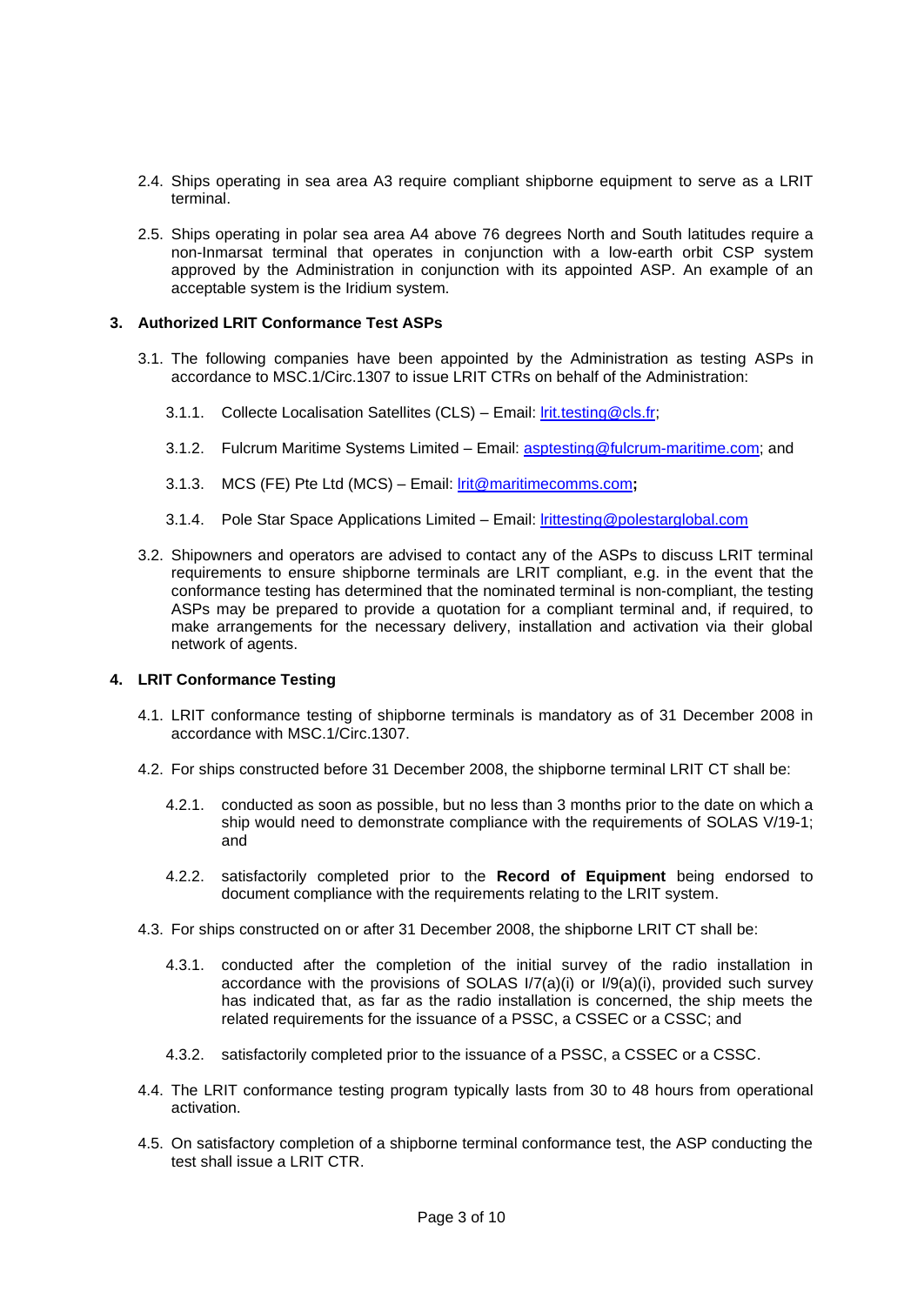- 4.6. The Administration is aware that difficulties have been encountered when attempting to conduct conformance testing in certain parts of the world or in certain situations, e.g. when a ship is in shipyard during construction or undergoing repairs or modifications.
- 4.7. Where conformance testing cannot be completed due to circumstances mentioned above, ROs are to note that the inability to complete the conformance testing and carry a LRIT CTR in time for the "first survey" does not make the ship unseaworthy and should not be a reason for delaying the ship in port, provided that permission has been obtained from the Administration to authorize the RO to issue a Short Term PSSC / CSSEC / CSSC to the ship to allow time for the LRIT conformance test to be completed and/or the LRIT CTR to be delivered, subject to either of the following conditions:
	- 4.7.1. when the ship operator produces objective evidence to the this Administration or RO that efforts have already started to arrange shipborne terminal LRIT conformance testing;
	- 4.7.2. when the ship operator produces objective evidence of successful shipborne terminal LRIT conformance testing and application for the issuance of the LRIT CTR;
	- 4.7.3. when found necessary under newbuilding delivery circumstances; or
	- 4.7.4. when a vessel is in shipyard undergoing repairs or modifications when the "first survey" becomes due.
- 4.8. The provisions of SOLAS I/14(d) and I/14(e) shall apply as follows:
	- 4.8.1. If the ship, at the time when the relevant Short Term PSSC / CSSEC / CSSC expires, is not in a port in which it is to be surveyed, the Administration may consider extending the certificate, but such extension shall be granted only for the purpose of allowing the ship to complete its voyage to the port in which it is to be surveyed, and then only in cases where it appears proper and reasonable to do so.
	- 4.8.2. A ship to which an extension has been granted shall not, on its arrival in the port in which it is to be surveyed, be entitled by virtue of such extension to leave that port without having obtained the relevant Full Term PSSC / CSSEC / CSSC endorsed to indicate LRIT compliance or accompanied by a LRIT CRT, whichever applies.

#### **5. LRIT Conformance Test Report (CTR)**

- 5.1. The LRIT CTR shall be placed on board with copies provided to the ship's DPA and the Administration for record keeping and database entry.
- 5.2. Depending on the ASP, the <Distinctive numbers or letters> field on a LRIT CTR may be either marked "N/A", or inserted with the ship's Call Sign or Official Number. The Administration has no objection on this variability as the ship can still be identified by the IMO and the MMSI numbers, both of which are stated on the CTR.
- 5.3. The LRIT CTR must remain with the ship's documents for as long as the shipborne terminal is deemed compliant because it does not expire until such time as there may be reason to require the LRIT conformance test to be repeated and the LRIT CTR reissued. Such an occasion may be the result of, but may not be limited to, terminal upgrade or replacement; transfer of a terminal from one ship to another; changes in ship ownership and/or management, change of flag, Data Center and/or ASP.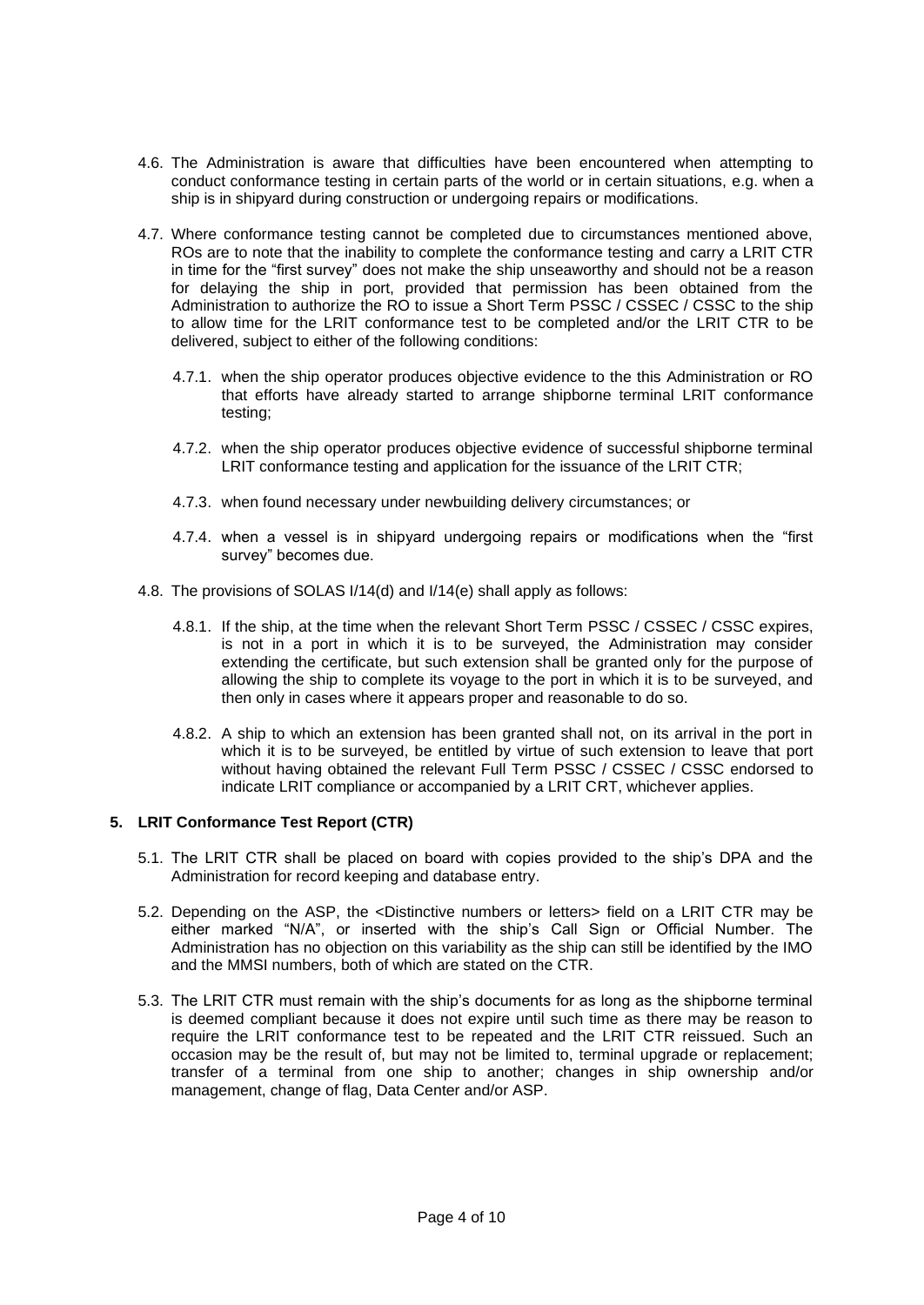#### **6. Exemptions and Equivalents**

The provisions of this section apply to all ships that are required to transmit LRIT information.

- 6.1. General
	- 6.1.1. The Administration may consider invoking the provisions of SOLAS V/3.2 when granting any exemptions or equivalents relating to the provisions of SOLAS V/19-1.
	- 6.1.2. Considerations granting exemptions or equivalents typically taking into account factors such as the maximum distance offshore, the length and nature of the voyage, the absence of general navigational hazards, etc.
	- 6.1.3. Any exemptions or equivalents granted shall always be subject to the condition that the same is accepted by Contracting Government(s) that have jurisdiction over the port to which the ship is located or is proceeding to, and the Contracting Government(s) of the coast of which the ship might be navigating.
	- 6.1.4. Notwithstanding any additional conditions which the Administration may stipulate when granting exemptions or equivalents from the requirement to transmit LRIT information, the ship concerned shall be required, in lieu of transmitting LRIT information, to either:
		- 6.1.4.1. provide a copy of the specific voyage or passage plan (refer to resolution A.893(21) on Guidelines for voyage planning) to the Contracting Government that has jurisdiction over the port or place to which the ship is proceeding or is located, and to the Contracting Governments of the coast(s) of which the ship might be navigating; or
		- 6.1.4.2. report its positions at regular intervals, to be determined by the Administration taking into account the specific voyage or passage plan, to the aforesaid Contracting Governments, if provided with the means for doing so.
- 6.2. Specific Cases for Exemption
	- 6.2.1. Ships which are not normally engaged on international voyages but which, in exceptional circumstances, are required to undertake a single international voyage may be exempted from the requirement to transmit LRIT information, pursuant to the provisions of SOLAS I/4(a).
	- 6.2.2. Ships fitted with AIS and operating exclusively within sea area A1, may, for the purpose of employment in another sea area, undertake a single voyage outside sea area A1 during the course of which it may be exempted from the requirement to transmit LRIT information.
	- 6.2.3. Ships which may be granted, pursuant to the provisions of SOLAS IV/3.1 and IV/3.2.2, exemptions from the requirements of SOLAS IV/7 to IV/11 for a single voyage and not fitted with radio-communication or other shipborne equipment which may be used to transmit LRIT information, may be exempted from the requirement to transmit LRIT information during the course of such single voyages.
	- 6.2.4. A ship experiencing terminal transmission failure should immediately notify the Administration and include their status in the advance Notice of Arrival (NOA) to port States. Reports of its position at regular intervals, to be determined by the Administration and the port State, should be made to the aforesaid port State authority, if provided with the means for doing so.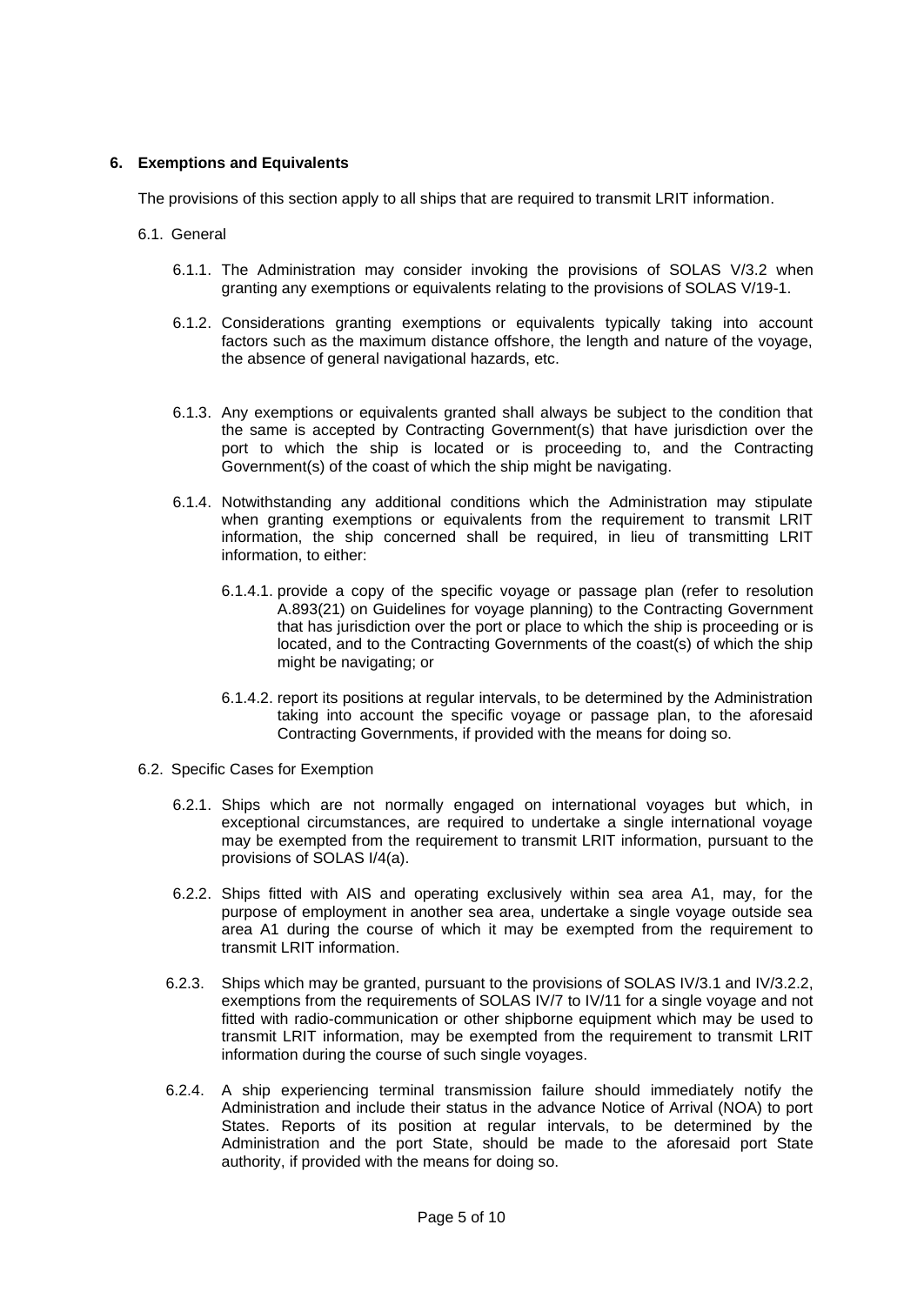#### **7. Operational Procedures Requiring Authorization from the Administration**

- 7.1. Authorization from the Administration should be sought prior to the reduction or termination of the transmission of LRIT information.
- 7.2. Masters shall make an entry in the record of navigational activities and incidents maintained in accordance with SOLAS V/28 indicating the dates and times between which:
	- 7.2.1. the shipborne equipment is authorized to be switched off in cases where international agreements, rules or standards provide for the protection of navigational information (SOLAS V/19-1.7.1); and
	- 7.2.2. the frequency of transmission of LRIT information is authorized to be reduced or temporarily stopped, for e.g. when a ship is, undergoing repairs, modifications or conversions in drydock, standing by in port for extended periods awaiting berth or charter orders, or is going into a hot lay-up or cold lay-up for a long period (refer to paragraph 4.4.1 of IMO Resolution MSC.263(84).
- 7.3. Where the frequency of transmission of LRIT information is authorized to be reduced or temporarily stopped, permission shall also be obtained in advance as may be required from the Contracting Government within whose territory or jurisdiction the ship is located.

#### **8. LRIT Architecture**

- 8.1. The SOLAS amendment provides for Contracting Governments to be entitled to receive identification, position, and time reports from:
	- 8.1.1. Ships registered to that member flag State wherever the ship is located.
	- 8.1.2. Ships that have declared their intention to enter a port in a member State's territory.
	- 8.1.3. Ships passing within 1,000 nautical miles of the coastline of a member State's territory.
	- 8.1.4. Ships in an area where a SAR operation is underway.
- 8.2. The LRIT system consists of the shipborne LRIT information transmitting terminal, CSPs, ASPs, LRIT DCs, including any related VMSs, an International LRIT Data Exchange (IDE) and an IMO LRIT Data Distribution Plan (DDP).
- 8.3. LRIT information is to be provided to Contracting Governments and SAR Services entitled to receive the information, upon request, through a system of National (NDC), Regional (RDC), Co-operative (CDC) Data Centres, and an International LRIT Data Centre (IDC), using where necessary, the LRIT IDE all controlled by the DDP.
- 8.4. LRIT requires ships to automatically transmit the following information:
	- 8.4.1. Identity of the ship (IMO Number and Vessel Name);
	- 8.4.2. Position of the ship (latitude and longitude); and
	- 8.4.3. The date and time of the position report.
- 8.5. Systems and terminals used to meet the requirements of SOLAS V/19-1 must conform to performance standards and functional requirements not inferior to those adopted by IMO Resolution MSC.263(84), as amended.
- 8.6. All ships under Tuvalu flag shall transmit the LRIT information to the Tuvalu National DC.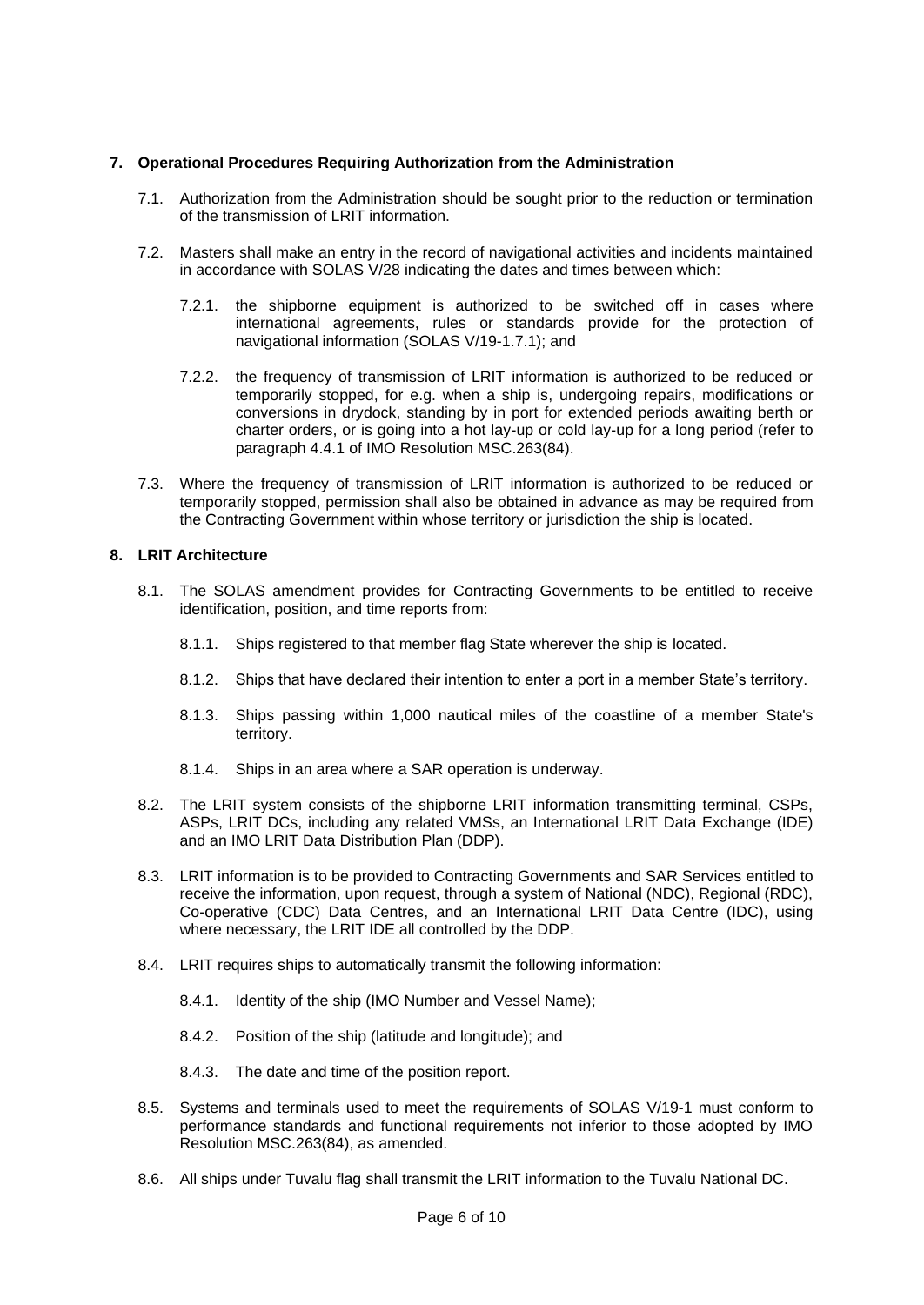8.7. Tuvalu flagged ships do not incur charges for transmitting LRIT information in accordance to SOLAS V/19-1 unless notified otherwise in the future.

## **9. Tuvalu National DC ASP**

The Administration has, through a Contract of Agreement with MCS (FE) PTE LTD (MCS) (supported by POLE STAR SPACE APPLICATIONS LIMITED), authorized MCS to establish a secure National DC and assume the obligations of an ASP as required under the provisions of the Performance Standards established in conjunction with SOLAS V/19-1.

#### **10. Type Approved Shipborne Terminal**

Shipborne terminal elected to be used to transmit LRIT information shall be of a type approved by the Administration or a RO on its behalf (SOLAS V/19-1.6) which may be demonstrated by the terminal being:

- 10.1. of a type approved by the Administration in accordance with the provisions of SOLAS V/19.1 and section 4 of IMO Resolution MSC.263(84); or
- 10.2. of a type approved by the Administration as meeting the requirements of SOLAS IV/14, and satisfactorily completing a LRIT CT in accordance with the procedures and provisions set out in Appendix 1 of MSC.1/Circ.1307; or
- 10.3. of a type certified by the Administration as meeting the requirements of IEC 60945 (2002- 08) and IEC 60945 Corr.1 (2008-04) on Maritime navigation and radiocommunication equipment and systems – General requirements – Methods of testing and required test results, and satisfactorily completing an LRIT conformance test in accordance with the procedures and provisions set out in Appendix 1 of MSC.1/Circ.1307; or
- 10.4. of a type certified by the Administration as meeting the requirements of the provisions of SOLAS XI-2/6; and 1 of the following, whichever appropriately applies:
	- 10.4.1. resolution MSC.136(76) on Performance Standards for a SSAS; or
	- 10.4.2. resolution MSC.147(77) on Adoption of the Revised Performance Standards for a SSAS.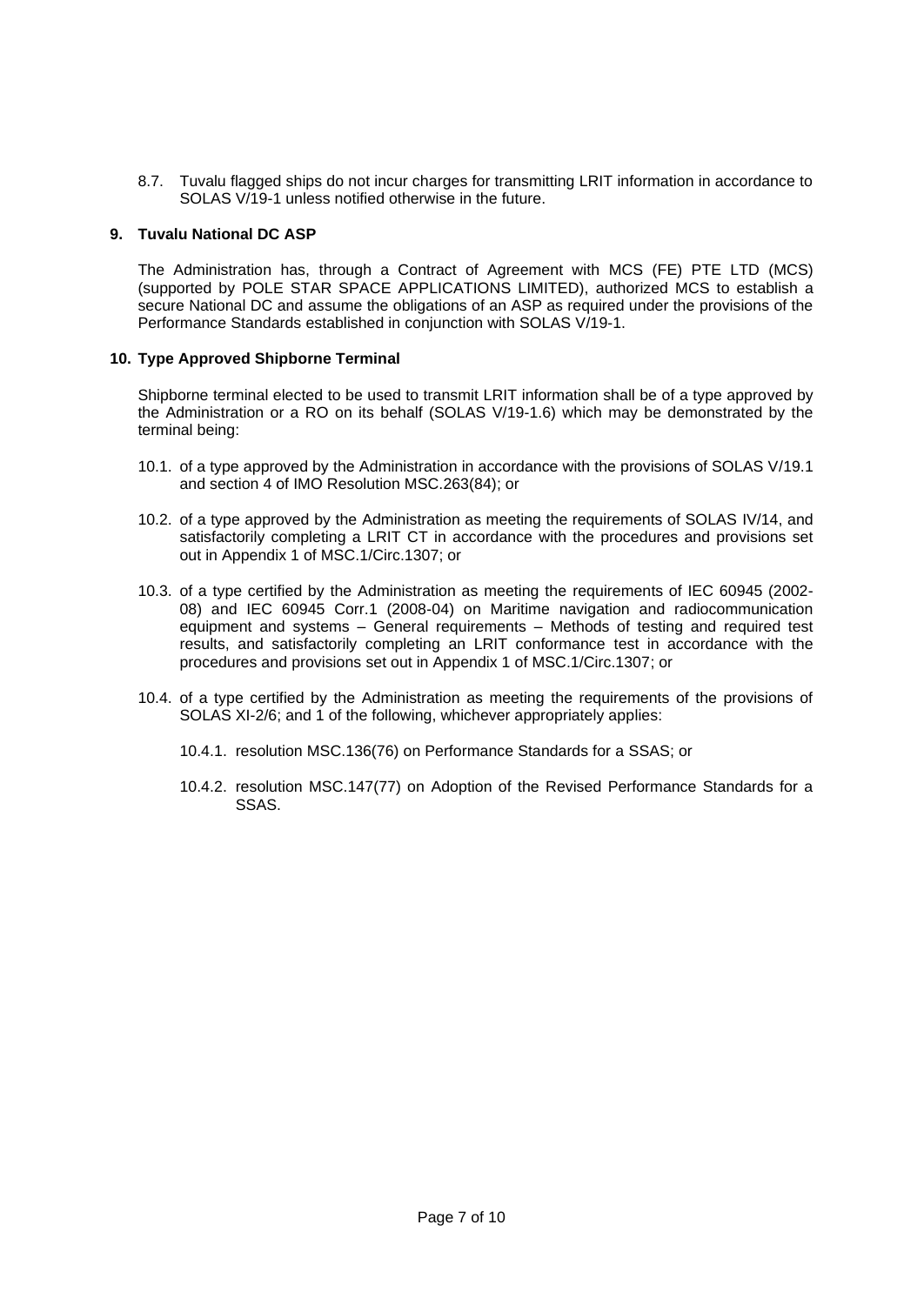#### **11. Shipborne Terminal Requirements**

11.1. The shipborne terminal shall provide the functionality specified in Table I.

| <b>TABLE I</b>                             |                                                                                                                                                                                                                                                                                                                                               |
|--------------------------------------------|-----------------------------------------------------------------------------------------------------------------------------------------------------------------------------------------------------------------------------------------------------------------------------------------------------------------------------------------------|
| <b>Parameter</b>                           | Data to be transmitted from the shipborne terminal                                                                                                                                                                                                                                                                                            |
| Shipborne<br>Terminal<br><b>Identifier</b> | The identifier used by the shipborne terminal.                                                                                                                                                                                                                                                                                                |
| Positional<br>Data                         | The GNSS position (latitude and longitude) of the ship (based on the<br>WGS84 datum).                                                                                                                                                                                                                                                         |
|                                            | <b>Position:</b> The terminal should be capable of transmitting the GNSS<br>position (latitude and longitude) of the ship (based on WGS84 datum) as<br>prescribed by SOLAS V/19-1, without human interaction on board the ship.                                                                                                               |
|                                            | On-demand <sup><math>(1)</math></sup> position reports: The terminal should be capable of<br>responding to a request to transmit LRIT information on demand without<br>human interaction onboard the ship, irrespective of where the ship is<br>located.                                                                                      |
|                                            | <b>Pre-scheduled</b> <sup>(2)</sup> position reports: The terminal should be capable of<br>being remotely configured to transmit LRIT information at intervals ranging<br>from a minimum of 15 minutes to periods of 6 hours to the LRIT DC,<br>irrespective of where the ship is located and without human interaction on<br>board the ship. |
| Time Stamp                                 | The date and time <sup>(3)</sup> associated with the GNSS position: The terminal<br>should be capable of transmitting the time associated with the GNSS<br>position with each transmission of LRIT information.                                                                                                                               |

#### **Notes to Table 1:**

(1) On-demand position reports means transmission of LRIT information as a result of either receipt of polling command or of remote configuration of the terminal so as to transmit at interval other than the preset ones.

<sup>(2)</sup> Pre-scheduled position reports means transmission of LRIT information at the preset transmission intervals.

(3) All times should be indicated as UTC.

- 11.2. In addition to the general requirements contained in Assembly resolution A.694(17) on "Recommendations on General Requirements for Shipborne Radio Equipment forming part of the GMDSS and for Electronic Navigational Aids", the shipborne terminal should comply with the following minimum requirements:
	- 11.2.1. be capable of being controlled and programmed by the Tuvalu National DC Administrator/ASP;
	- 11.2.2. be capable of transmitting LRIT information following receipt of polling commands;
	- 11.2.3. interface directly to the shipborne GNSS equipment, or have internal positioning capability;
	- 11.2.4. be supplied with energy from the main and emergency source of electrical power<sup>(4)</sup>; and
	- 11.2.5. be tested for electromagnetic compatibility taking into account the recommendations<sup>(5)</sup> developed by the IMO.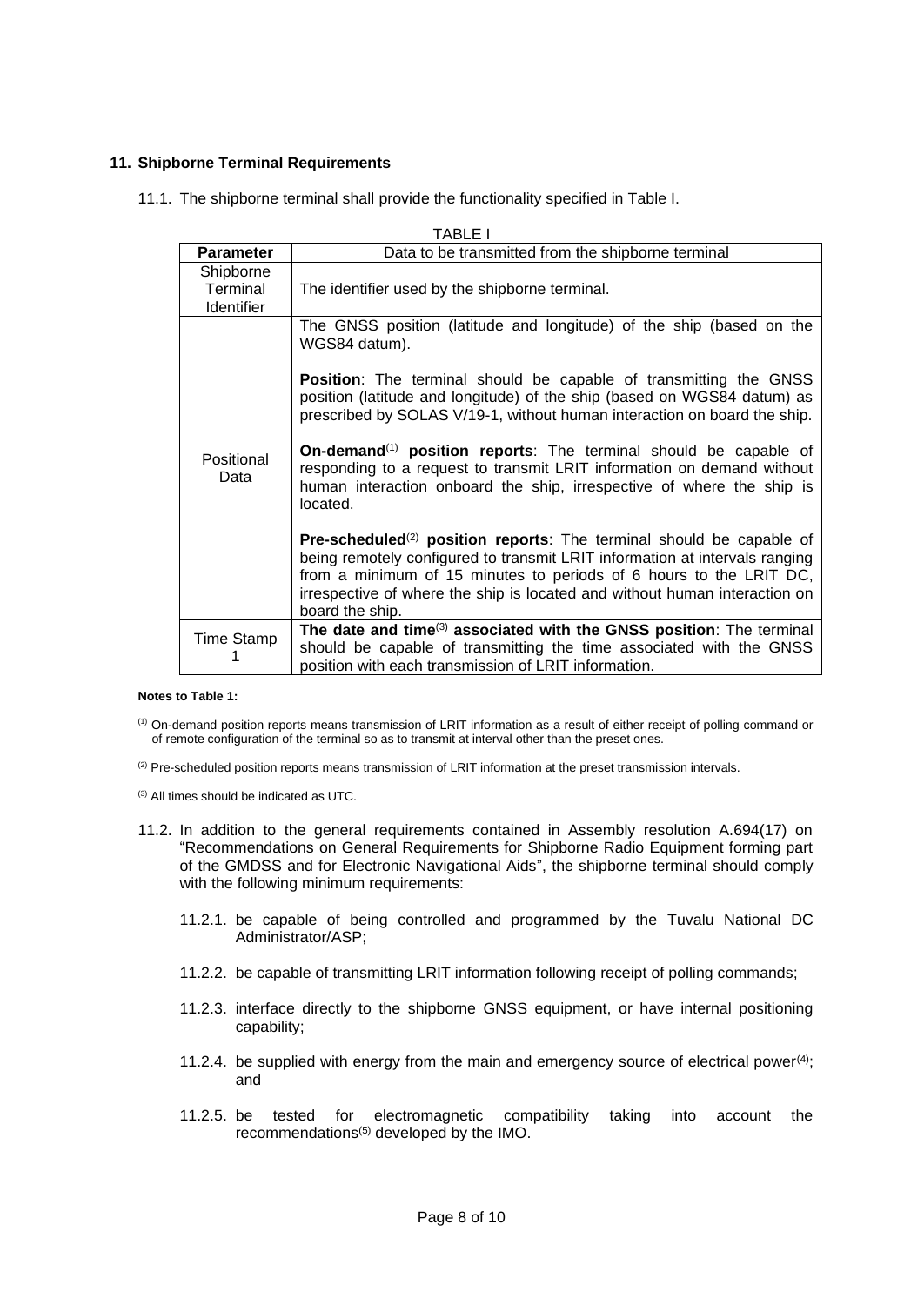#### **Notes:**

- (4) This provision should not apply to ships using for the transmission of LRIT information any of the radio communication equipment provided for compliance with the provisions of SOLAS IV. In such cases, the shipborne equipment should be provided with sources of energy as specified in SOLAS IV/13.
- (5) Refer to the IMO Assembly resolution A.813(19) on general requirements for electromagnetic compatibility of all electrical and electronic ship's equipment.
- 11.3. The shipborne terminal shall transmit the LRIT information using a CSP satellite communication system directly serving the Tuvalu National DC whereby all communication links from the terminal – satellite – CSP –ASP are direct and secure with no third party ASP involvement and provides coverage in all areas where the ship operates.
- 11.4. The shipborne terminal shall be set to automatically transmit the ship's LRIT information at 6-hour intervals to the Tuvalu National DC, unless an authorized LRIT Data User requesting the provision of LRIT information specifies a more frequent transmission interval.

#### **12. Duplicate Equipment**

Ships engaged on international voyages in sea areas A1, A2 and A3 or A1, A2, A3 and A4, which are using, for the purpose of transmitting LRIT information, the radiocommunication equipment fitted on board for the purpose of complying with the requirements of SOLAS IV and which, for the purpose of complying with the requirements of SOLAS IV/15.6 in relation to availability, are provided with duplicated equipment, shall use only one of the terminals as the primary terminal for LRIT. A duplicate terminal may be tested for compliance and used by the shipowner as a ready backup should the primary terminal develop problems.

#### **13. Ship Security Alert System vs LRIT**

The Administration agrees with the industry view that SSAS, with their primary purpose being that of security (SOLAS XI-2/6), should not, as far as possible, be used for other regulatory purposes. The rationale for this view is due to the nature of SSAS operation. The most effective and reliable SSASs are designed as a "closed system" that provide a totally secure system with its programming and data use exclusively under the control of the associated equipment supplier and the CSO. In contrast, because the LRIT terminal must be remotely controlled and programmed by the ASP, the system must be an "open system."

#### **14. Shipowner Obligations**

- 14.1. The shipowner is to ensure provision of a type approved shipborne terminal.
- 14.2. Existing Inmarsat-C GMDSS terminals will in most cases be type approved. However, shipowners should be aware that there is a 20-25% probability that existing Inmarsat-C GMDSS terminals will not conform to the Performance Standards and Functional Requirements for a range of operational, physical and technical reasons, including:
	- 14.2.1. uncontrolled in-port log-off and/or power-down procedures;
	- 14.2.2. poor antenna mounting location;
	- 14.2.3. satellite line-of-sight blockage by the ship's superstructure;
	- 14.2.4. interference from the ship's radar;
	- 14.2.5. external wide-area radio interference in certain locations; and
	- 14.2.6. most crucially the inability to meet these requirements due to out-of-date software and/or unsupported hardware.